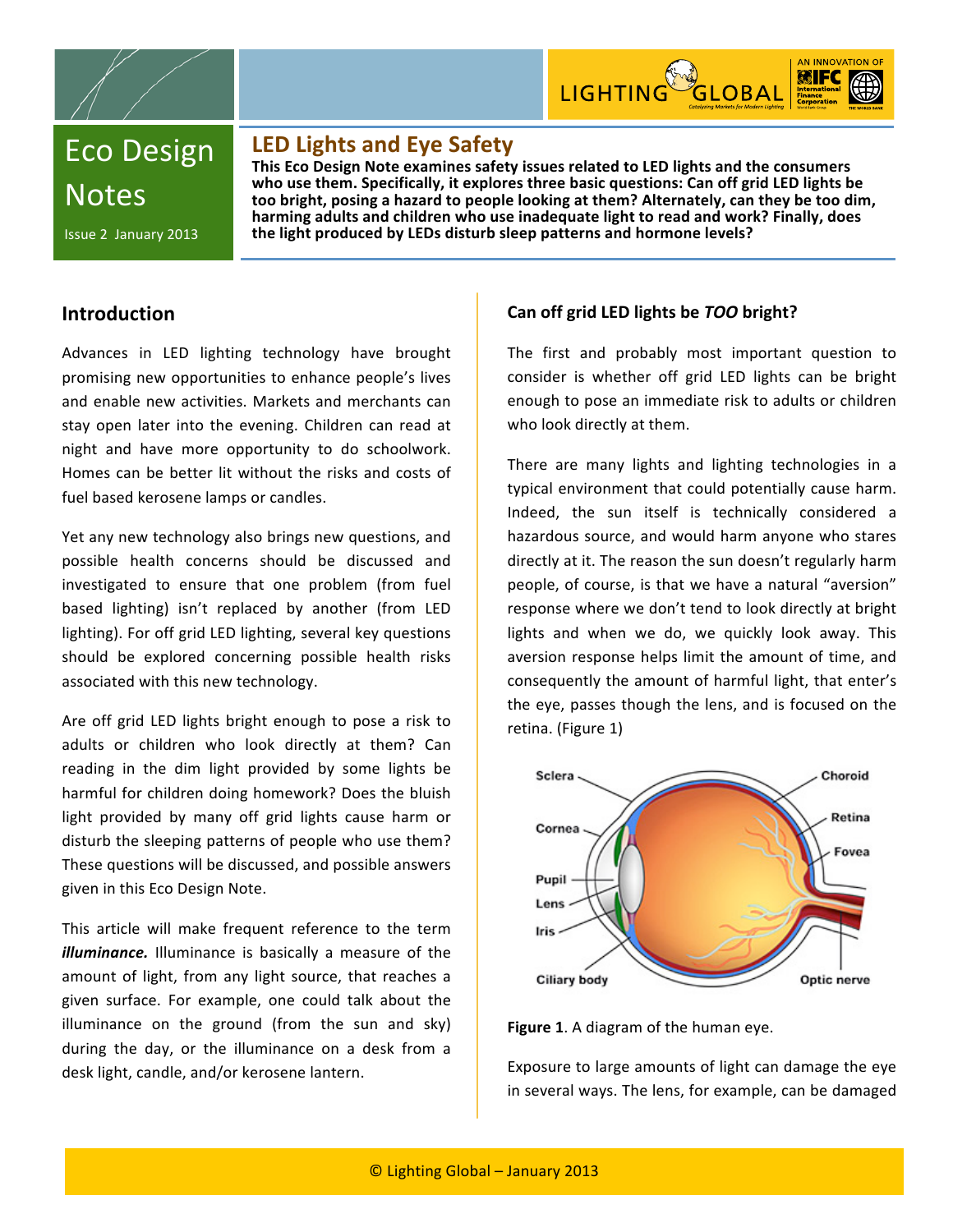# **LED
Lights
and
Eye
Safety Issue
2

January
2013**

by
exposure
to
infrared
light
(IR)
or
ultraviolet
(UV)
light - this has been linked to certain kinds of cataracts (clouding
of
the
eye's
lens).
The
retina
can
be
damaged by
strong
doses
of
blue
light,
and
 though
 the
evidence is inconclusive, there may be a link to macular degeneration: a disease that leads to blindness that predominantly
affects
older
people.

LEDs currently used in off grid lights do not emit large amounts of UV or IR light and do not pose a risk for these
 wavelengths.
 They
 do,
 however,
 emit
 blue
 light (Figure
 2) in
 a
 wavelength
 range
 (400‐500
 nm)
 that could
harm
the
eye
if
viewed
at
sufficient
intensity
and duration. Blue light has enough energy to cause chemical
changes
in
the
retina
and
may
damage
cellular DNA.
This
blue
light
hazard
is
generally
considered
 the area
of
most
concern
for
LED
lights.



Figure 2. A graph showing the spectral output of a white LED within the visible spectrum. The LED emits light at different wavelengths including a sharp blue spike at 460 nanometers.

## LEDs, blue light hazards and IEC 62471<sup>1</sup>

IEC
62471
"Photobiological
Safety
of
Lamps
and
Lamp Systems" is a test method used to measure and report hazard levels of different lighting products. The standard is still under development as of 2012 as committee
 members
 seek
 to
 better
 define
 risk categories
 and
 test
 details. IEC
 62471
 establishes

light
 exposure
 limits
 and duration
 levels and classifies
the
results
into
the
different
Hazard
Groups summarized
in
Table
1.

Our
sun,
for
example,
is
classified
as
an
RG2
(moderate risk) source. Typical outdoor exposure levels include UV, IR and blue light wavelengths with the potential to cause
harm.
What
about
off
grid
LED
lights?
Do
off
grid lights contain LEDs with the ability to exceed safe exposure
limits
as
defined
by
IEC
62471?
If
so,
are
 the LEDs
operated
at
sufficient
power
levels
and
with
optics that would allow a user to be exposed to this hazard?

| Group  | <b>Risk</b> | <b>Philosophical Basis</b>    |
|--------|-------------|-------------------------------|
| Exempt | None        | No photobiological hazard     |
| RG1    | Low         | No photobiological hazard     |
|        |             | under normal behavioral       |
|        |             | limitation                    |
| RG2    | Moderate    | Does not pose a hazard due to |
|        |             | aversion response to bright   |
|        |             | light or thermal discomfort   |
| RG3    | High        | Hazardous even for            |
|        |             | momentary exposure            |

**Table
1.
Hazard
Groups
defined
by
IEC
62471**

To answer these questions, we can start by looking at the LED source itself. A review of available manufacturer data shows that some commercially available
LEDs,
tested
with
the
IEC
62471
standard,
fall within RG1 (low) and RG2 (moderate) risk categories. No LEDs were found to be RG3. Some of the RG1 and RG2 LEDs are very high power types that are unlikely to be
used
in
off
grid
LED
products.
Others,
however,
are smaller
single
chip
type
LED
devices
that *could*be
used in
off
grid
products.

The next question relates to the amount of electrical power used to run the LEDs in an off grid product. Just because
 an
 LED
 is
 capable
 of
 posing
 a
 risk
 does
 not mean
that
it
does
–
LEDs
can
be
run
at
higher
or
lower power
 and
 this
 determines
 how
 much
 light
 the
 LED produces.

Of
the
LEDs
surveyed
for
this
Eco
Note,
none

 $1$  Lyons, L. "LED products must meet photobiological safety standards"
LEDs
Magazine
(Feb
2012)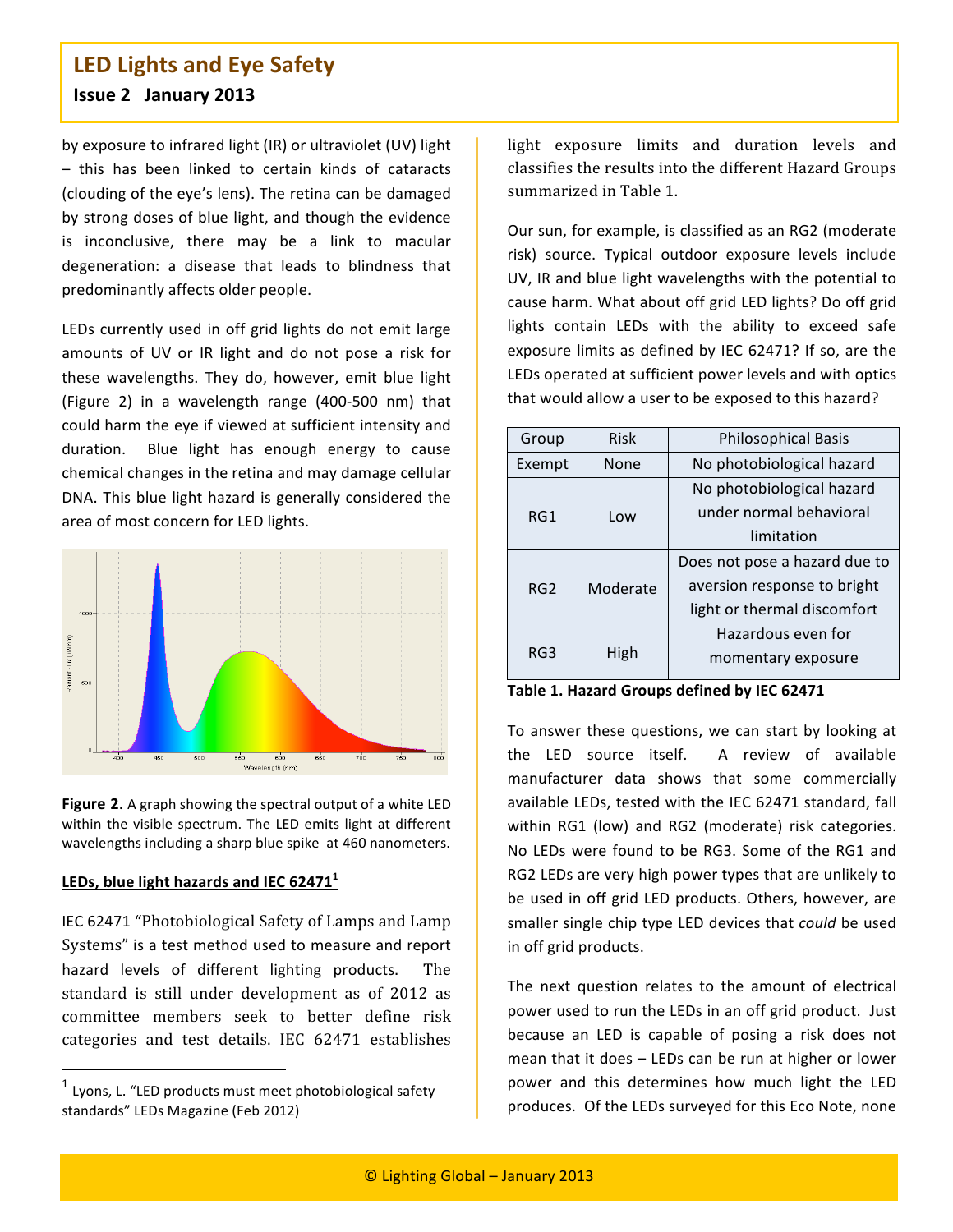# **LED
Lights
and
Eye
Safety Issue
2

January
2013**

with a rating higer than "Exempt" produced less than 100
lumens
and
all
were
operated
at
1.5
watts
or
more of LED power. $2,3$ 

In
general,
off
grid
products
with
the
highest
chance
of posing a blue light hazard will be those that have a single, small, high power LED with a clear cover that allows direct viewing of the LED source. Some types of torches
 (flashlights),
 with
 focusing
 optics
 used
 to produce
very
bright
light
beams,
may
also
achieve
RG1 or
RG2
levels.
The
light
in
these
products
comes
from
a very
small
concentrated
area
–
 this
concentration
puts the most stress on the eye's retina. And because the risk
is
from
the
blue
portion
of
the
spectrum,
high
color temperature
white
LEDs
 (a
bluish
white
light)
will
have somewhat higher levels of blue light emissions that could
pose
a
hazard.

#### **Measurement
distances
and
IEC
62471**

When determining the hazard posed by a light source, IEC
 62471
 uses
 different
 measurement
 distances
 for different
product
categories.
There
is
still
some
debate concerning
 this
 issue
 but
 there
 are
 assumptions
 that can
be
used
to
determine
the
worst
case
scenario
risks for
a
product.

A
200
mm
measurement
distance
is
used
to
determine the
maximum
 risk
 from
a
light
 source.
The
eye
cannot focus
an
image
closer
than
200
mm;
this
corresponds
to the
maximum
light
concentration,
projected
by
the
lens onto
 the
 retina,
 achieved
 by
 the
 optics
 of
 the
 eye. Under
 normal
 circumstances
 people
 typically
 do
 not directly view light sources at this distance, and so using 200
 mm
 as
 the
 basis
 for
 a
 risk
 assessment
 may overestimate
 the
 hazard.
 Many
 off
 grid
 products
 are, however, portable and easily accessible by people and curious
children,
and
so
using
a
worst
case
scenario
for the
measurement
distance
may
indeed
be
appropriate.

#### **IEC
62471
Test
Cases**

Lighting
 Global
 contracted
 an
 independent laboratory to perform a hazard risk assessment of several commercially available off grid products. The products
 were
 chosen,
 based
 on
 Lighting
 Global's experience
 with
 products
 in
 the
 Quality
 Assurance program,
 to
 cover
 a
 range
 of
 'worst
 case'
 to
 'best case'
candidates
regarding
light
safety
levels.
All
had light outputs in excess of 100 lumens. Some had a single,
high‐powered
LED
while
others
had
multiple smaller LED emitters. The lens covers varied from clear
to
translucent
(milky,
diffused
light
output).

The
 products
 were
 tested
 at
 several
 distances
 to cover different exposure scenarios. The results ranged
 from
Exempt
 (best
case
product)
to
RG2
 for the
worst
case.

**An
RG2
(moderate
risk)
hazard rating
was
obtained**  for a product with a single high power LED and a clear cover lens. The test used a 200 mm direct viewing
 distance
 and
 it
 took
 a
 58
 second
 exposure time to trigger the RG2 result. The risk fell in the bottom
1%
of
the
RG2
hazard
range.

An
 RG1
 rating was
 obtained
 for
 a
 product
 with multiple
low
power
LEDs
and
a
translucent
diffuser.

An
Exempt
(no
risk)
rating
was
obtained
for
another product with a high power LED and a translucent cover
lens.
The
product
had
a
similar
lumen
output to the product that test RG2.

#### **Optics
can
eliminate
blue
light
hazards**

Many off grid products use diffusers to soften the light from the LEDs - people typically find this type of diffused
light
much
less
harsh.
In
addition
to
improving the
 product's
 appearance,
 a
 diffuser
 also
 lowers the hazard
 from
 high
 power
 LEDs
 used
 in
 the
 product design. Diffusers spread the light out and shield the very bright point source, creating a larger 'emissive surface'.
The
same
amount
of
light
is
less
hazardous
if
it comes
 from
 a
 large
 emissive
 source (and
 more

<sup>&</sup>lt;sup>2</sup> Cree "LED EyeSafety" Xlamp\_eyesafety.pdf www.cree.com <sup>3</sup> Lumileds
"LUXEON
Rebel
Photobiological
Safety
report" AB60.pdf

www.lumileds.com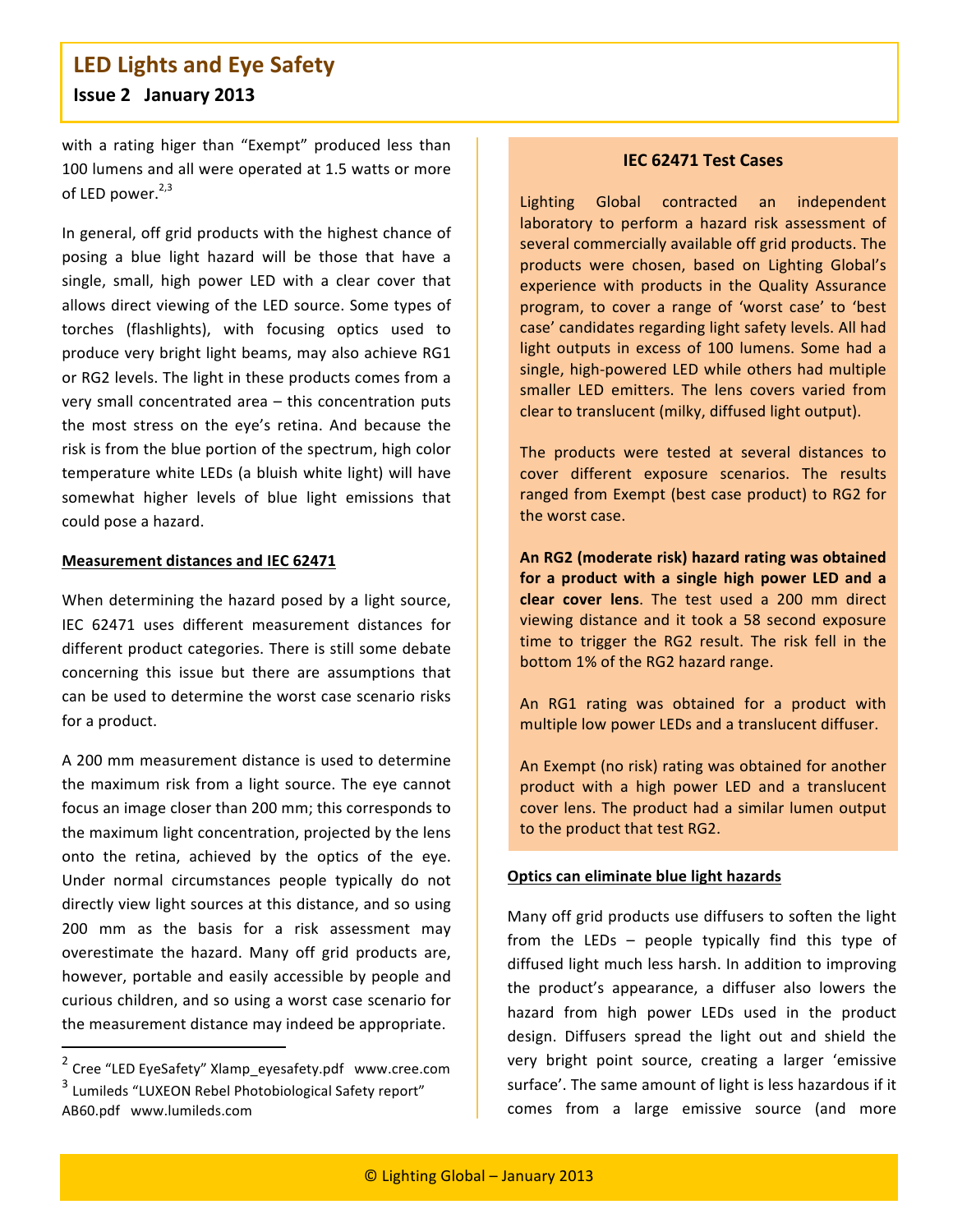# **LED
Lights
and
Eye
Safety Issue
2

January
2013**

hazardous
 if
 it
 comes
 from a
 very
 small,
 concentrated spot).
Some
light
is,
however,
absorbed
by
the
diffuser, so there is a tradeoff with product efficiency. Welldesigned
 diffusers,
 made
 with
 high
 quality
 optical materials,
 can
 be
 both
 efficient
 and
 effective
 at shielding
bright
point
sources.

## **Low
light
concerns
for
off
grid
prodcuts**

Reading
in
low
light
conditions
does
not
appear
to
pose short
term
risks
to
users
of
off
grid
lights.
The
available data suggest that insufficient illumination (low light) conditions can cause some degree of eye strain, and reading in these conditions over long periods of time may
have
the
potential
to
increase
the
development
of nearsightedness
(myopia)
in
children
and
adults.

In
low
light
conditions,
 the
 pupil
 dilates
 to
allow
more light to enter the eye and reach the retina. The eye's ability to auto focus is challenged by lower image contrast,
 and
 eye
 strain
 can
 result
 from
 continued flexing to bring the image into focus. Another possible consequence is the elongation of the eye to maintain the
 retinal
 image,
 and
 over
 repeated
 long
 term exposure
 could
 encourage
 the
 development
 and progression
 of
 nearsightedness.
 The
 same
 mechanism is
also
present,
though
less
extreme,
in
reading
in
good light conditions; over long periods of time, users who read
 for
extensive
periods
on
a
daily
basis
have
shown an increase in the prevalence of myopia.<sup>4</sup>

Other factors also factor in predicting the development of
 nearsightedness.
 Heredity
 seems
 to
 be
 a
 major contributing
 factor,
 with
 gender,
 level
 of
 education, and
family
income
as
additional
influences.

The
Illuminating
Engineering
Society
(IES)
has
light
level recommendations
 for
 different
 tasks
 and
 applications.

These range from  $20 - 1000$  lux for typical activities, with reading tasks generally ranging from 300-750 lux.<sup>5</sup>

Fuel based lighting from candles or kerosene lamps often
 results
 in
 much
 lower
 illuminance
 levels
 than those
available
from
LED
based
products.

## **Physiological
response
to
blue
light**

The eye, in addition to allowing normal vision, also helps
 to
 control
 a
 person's
 circadian
 rhythm (sometimes
refrred
to
as
a
person's
internal
clock).

The normal
 day/night
 cycle
 triggers
 and
 regulates
 certain hormones and biological funtions including our daily sleep patterns.<sup>6</sup>

One
 of
 the
 principal
 hormones
 involved
 in
 the
 sleep cycle is melatonin. Melatonin is released during the dark evening hours and surpressed during the day. It is believed that melatonin tells the body when to sleep and
 when
 to
 stay
 awake.
 Another
 hormone, melanopsin, is involved in the supression of melatonin.

The
 cell
 structures
 in
 the
 retina
 responsible
 for melanopsin
 release
 (and
 melatonin
 surpression) primarily respond to blue light. This peak sensitivity matches the 'blue spike' found in many white LEDs, and there is evidence to suggest that exposure to LED light
does
in
fact
surpress
the
release
of
melatonin.
The level of surpression remains in doubt, and small exposures typical of those found in off grid products are
 far
 below
 levels
 seen
 in
 industrialized
 countries. Some
experts
suggest
 that
exposure
 to
sunlight
during the day may mitigate the effects of artificial light at night, implying that illumination contrast in a daily routine plays a role in regulating the circadian cycle.<sup>7</sup>

<sup>4</sup> Kittle,
J.
"Reading
in
Close‐up
Settings
Will
Damage
Your Vision
– A
Myopic
Understanding?"

(Oct
2008) http://healthpsych.psy.vanderbilt.edu/2008/ReadingVision.htm

<sup>5</sup> IESNA
9th
Edition
Handbook

 $^6$  Beil, L. "In Eyes, a Clock Calibrated by Wavelengths of Light" New
York
Times
(July
4,
2011)

 $\frac{7}{1}$  US Deparptment of Energy "Light at Night: The Latest Science" ssl\_whitepaper\_nov2010.pdf